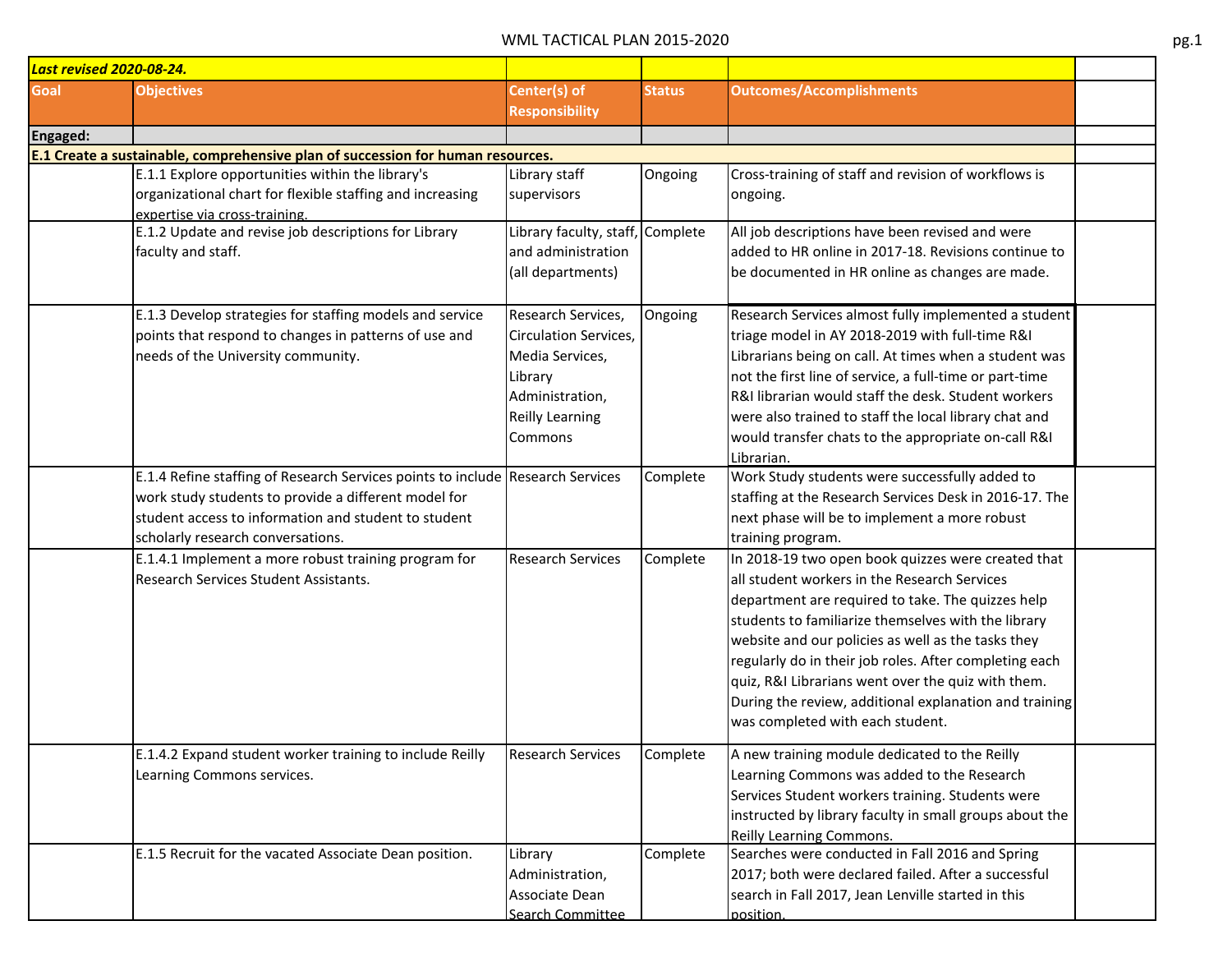| Goal | <b>Objectives</b>                                                                                                                                                | Center(s) of<br><b>Responsibility</b>                                                 | <b>Status</b> | <b>Outcomes/Accomplishments</b>                                                                                                                                                                                                                                         |  |
|------|------------------------------------------------------------------------------------------------------------------------------------------------------------------|---------------------------------------------------------------------------------------|---------------|-------------------------------------------------------------------------------------------------------------------------------------------------------------------------------------------------------------------------------------------------------------------------|--|
|      | E.1.6 Revise the tenure-track Library Faculty position in<br>Research Services which will be vacated in May 2018, and<br>successfully recruit for this position. | Research Services,<br>Library Faculty,<br>Library<br>Administration                   | Complete      | The vacated position will become Research and<br>Instruction Librarian for Student Success, and Kelly<br>Banyas will move into this position in January 2019.                                                                                                           |  |
|      | E.1.7 Recruit for the vacant Assistant Dean position.                                                                                                            | Search Committee                                                                      | Complete      | After a failed search in Spring 2018, Sheli Pratt-<br>McHugh was the successful candidate in our Fall<br>search, and started in this role in Feb.2019.                                                                                                                  |  |
|      | E.1.8 Recruit for the vacant Research & Instruction<br>Librarian for the Health Sciences position.                                                               | Search Committee                                                                      | Complete      | Ian O'Hara started in this role in Jan.2019.                                                                                                                                                                                                                            |  |
|      | E.1.9 Recruit for the vacant Cataloging and Metadata<br>Librarian position.                                                                                      | <b>Search Committee</b>                                                               | Complete      | Marleen Cloutier, formerly Cataloging Assistant, was<br>appointed Assistant Professor, Cataloging and<br>Metadata Librarian on Jun.22, 2019.                                                                                                                            |  |
|      | E.1.10 Plan for recruitment of a new Dean of the Library.                                                                                                        | Search Committee                                                                      | In progress   | The job description was revised and submitted. A<br>search committee was formed, but hiring for the<br>position is currently on hold until the end of summer<br>2020.                                                                                                   |  |
|      | E.1.11 Plan for recruitment of a new Collections and<br>Resource Management Librarian.                                                                           | Search Committee                                                                      | Complete      | Sylvia Orner has been hired, and will start in this<br>position 11/16/20.                                                                                                                                                                                               |  |
|      | E.1.12 Re-envision Library Systems Services for the future.                                                                                                      | Library<br>Administration,<br>Library Faculty and<br>Staff, Library<br><b>Systems</b> | Ongoing       | Discussions began within the department, and Library<br>Systems became responsible for trouble shooting<br>problems with electronic resources in preparation for<br>Narda's departure. There was also valuable discussion<br>about this as part of the External Review. |  |
|      | E.2 Plan for the allocation of financial and infrastructure resources for support of faculty and student research needs.                                         |                                                                                       |               |                                                                                                                                                                                                                                                                         |  |
|      | E.2.1 Articulate the business case for sustained, long-term   Digital Services<br>funding for digital preservation.                                              |                                                                                       | Complete      | Secured recurring funding for DuraCloud digital<br>preservation repository.                                                                                                                                                                                             |  |
|      | E.2.2 Explore opportunities for multiyear commitments to Serials/Acquisitions,<br>information providers at favorable rates of inflation.                         | Media Resources,<br>Library<br>Administration                                         | Ongoing       | Multiyear deals are regularly considered if they will<br>provide lower costs.                                                                                                                                                                                           |  |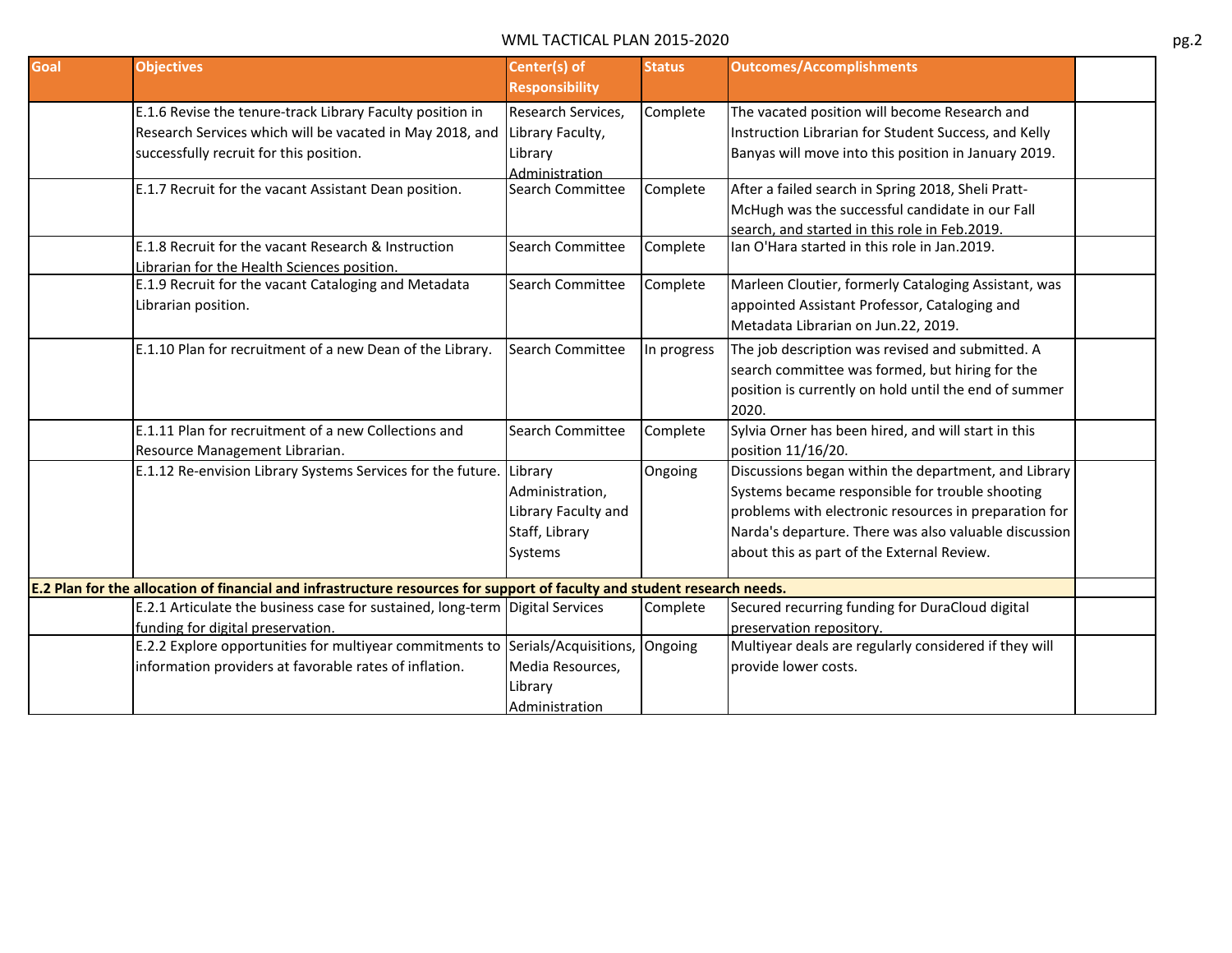| Goal        | <b>Objectives</b>                                                                                                                                                                                       | Center(s) of<br><b>Responsibility</b>                                          | <b>Status</b> | <b>Outcomes/Accomplishments</b>                                                                                                                                                                                                                                                                                                                                                                                                                                                                                                                                                                                                                                |  |
|-------------|---------------------------------------------------------------------------------------------------------------------------------------------------------------------------------------------------------|--------------------------------------------------------------------------------|---------------|----------------------------------------------------------------------------------------------------------------------------------------------------------------------------------------------------------------------------------------------------------------------------------------------------------------------------------------------------------------------------------------------------------------------------------------------------------------------------------------------------------------------------------------------------------------------------------------------------------------------------------------------------------------|--|
|             | E.2.3 Collaborate with University administration to<br>commit funds for journal inflation.                                                                                                              | Serials/Acquisitions,<br>Library<br>Administration,<br><b>Finance Division</b> | Complete      | In response to Faculty Senate support, the University<br>Administration committed to funding journal<br>subscription inflation in a new way. A new fund code<br>was created to handle funding for journal<br>subscriptions managed previously through the<br>University's Library budget. Journals will be now<br>broken out into a separate fund going forward and<br>the Library will be asked annually each fall to project<br>the expected inflation rate. Thus far for the 2017-<br>2018 budget, the University has committed to a three<br>per cent increase for general books and publications<br>and a six percent increase for journal subscriptions. |  |
| Integrated: |                                                                                                                                                                                                         |                                                                                |               |                                                                                                                                                                                                                                                                                                                                                                                                                                                                                                                                                                                                                                                                |  |
|             | 1.1 Embrace librarians' roles as teaching partners who actively participate in student learning and development.                                                                                        |                                                                                |               |                                                                                                                                                                                                                                                                                                                                                                                                                                                                                                                                                                                                                                                                |  |
|             | 1.1.1 Serve on professional library committees and/or<br>attend workshops and webinars to provide input into<br>revision of the ACRL Information Literacy Competency<br>Standards for Higher Education. | <b>Research Services</b>                                                       | Complete      | Prof. Donna Witek served on the ACRL Information<br>Literacy Standards Committee, the ACRL Framework<br>for Information Literacy Advisory Board, and the ACRL<br>Student Learning and Information Literacy<br>Committee. The Framework for Information Literacy<br>for Higher Education was formally adopted by ACRL in<br>January 2016.                                                                                                                                                                                                                                                                                                                       |  |
|             | I.1.2 Leverage the Framework for Information Literacy for<br>Higher Education programmatically in order to develop a<br>sustainable model for information literacy instruction and<br>assessment.       | Research Services,<br><b>Library Faculty</b>                                   | Ongoing       | Research & Instruction Librarians continue to frame<br>instruction activities in relation to the Information<br>Literacy Program Student Learning Outcomes, which<br>map to the Framework for Information Literacy for<br>Higher Education.                                                                                                                                                                                                                                                                                                                                                                                                                    |  |
|             | I.1.2.1 Redesign Information Literacy web pages.                                                                                                                                                        | Research Services,<br>Library Systems                                          | Complete      | The Information Literacy web pages were redesigned<br>into the new Research and Instructional Services<br>website<br>(http://www.scranton.edu/academics/wml/infolit/ind<br>ex.shtml), which launched in summer 2019.                                                                                                                                                                                                                                                                                                                                                                                                                                           |  |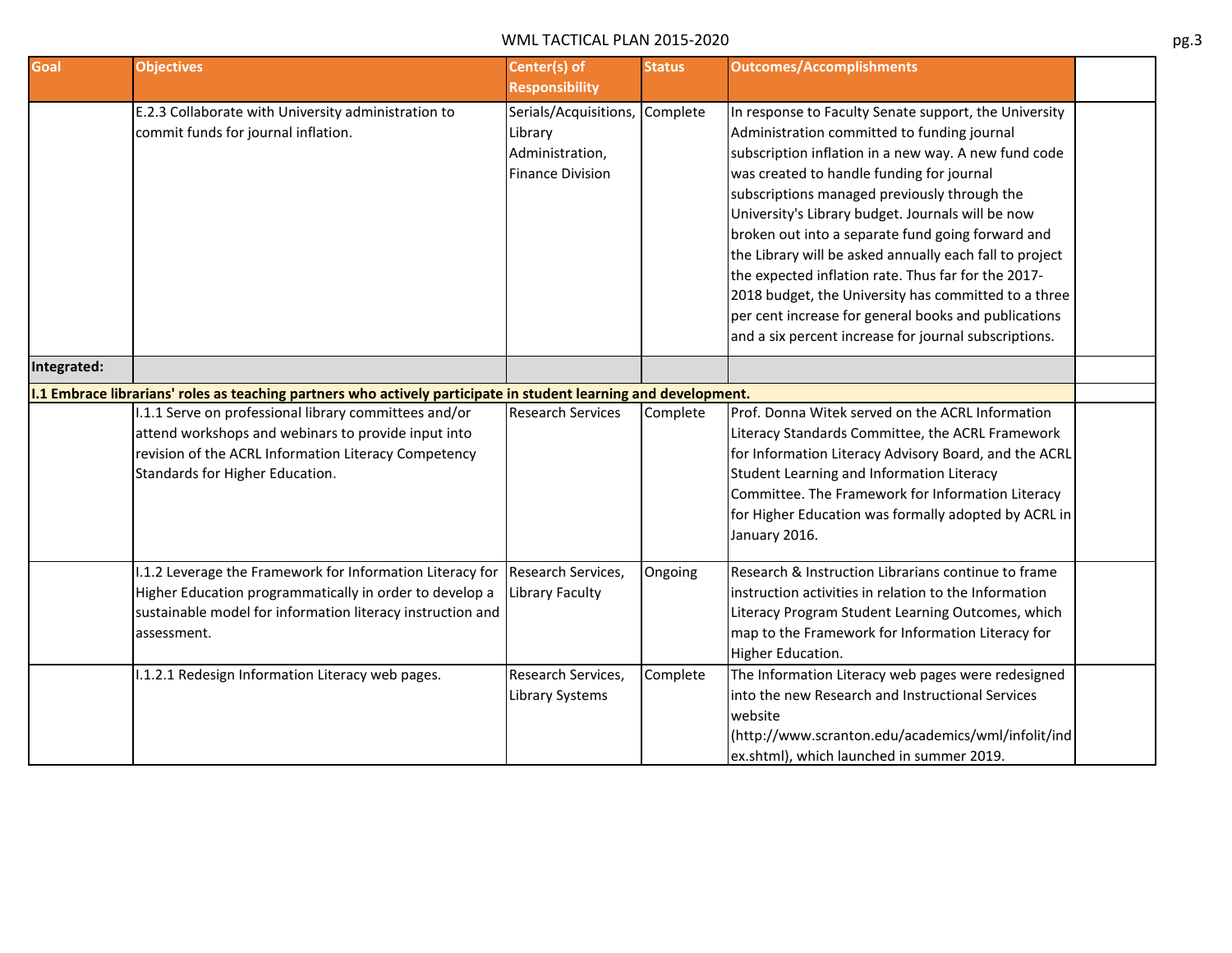| Goal | <b>Objectives</b>                                                                                                                                                                                                                                              | Center(s) of<br><b>Responsibility</b>                                                      | <b>Status</b> | <b>Outcomes/Accomplishments</b>                                                                                                                                                                                                                                                                                                                                                                                                                                                                                                                                                                                                                                                                                                                                                                      |
|------|----------------------------------------------------------------------------------------------------------------------------------------------------------------------------------------------------------------------------------------------------------------|--------------------------------------------------------------------------------------------|---------------|------------------------------------------------------------------------------------------------------------------------------------------------------------------------------------------------------------------------------------------------------------------------------------------------------------------------------------------------------------------------------------------------------------------------------------------------------------------------------------------------------------------------------------------------------------------------------------------------------------------------------------------------------------------------------------------------------------------------------------------------------------------------------------------------------|
|      | I.1.3 Develop Library student learning outcomes (SLO)<br>that align with Institutional Learning Outcomes (ILOs);<br>identify specific courses that incorporate these SLOs; and<br>develop a collection of methods through which these<br>SLOs can be assessed. | Research Services,<br><b>Library Faculty</b>                                               | Ongoing       | The Library identified five programmatic student<br>learning outcomes (SLOs) aligned with the University's<br>Institutional Learning Outcomes (ILOs). The SLOs were<br>later revised, including the addition of a sixth SLO.<br>Some or all of these SLOs were incorporated into 24<br>courses across the curriculum from 2013-2017. SLOs<br>have been mapped to the ACRL Framework for<br>Information Literacy for Higher Education.                                                                                                                                                                                                                                                                                                                                                                |
|      | I.1.4 Integrate information literacy into the First Year<br>Writing Program.                                                                                                                                                                                   | Research Services,<br><b>English and Theatre</b><br>Department                             | Ongoing       | In Spring 2015 the First-Year Writing Program piloted<br>a new set of programmatic student learning<br>outcomes (SLOs) that were developed collaboratively<br>by three groups of stakeholders: English & Theatre<br>faculty, First-Year Writing instructors, and the First-<br>Year Writing Committee, on which two librarians<br>serve. The piloted outcomes were adopted in Fall<br>2015. These outcomes include several that the Library<br>directly supports with information literacy<br>instruction. Librarians presented at the First-Year<br>Writing Instructors Workshop in August 2017 and<br>distributed an outreach handout about the<br>Information Literacy Program. In AY17-18, faculty<br>Librarians taught 41 classes in courses with the First-<br>Year Writing (FYW) designation. |
|      | I.1.5 Collaborate with faculty on community-based,<br>service-related, and experiential learning projects.                                                                                                                                                     | Special Collections,<br>Digital Services,<br>Library Faculty,<br><b>University Faculty</b> | Ongoing       | The Library collaborated with the History<br>Department, Lackawanna Historical Society, and<br>Scranton Public Library on the Scranton Family Papers<br>Scanathon (October 2016). The Library hosted an Art+<br>Feminism Wikipedia Editathon (March 2016). Special<br>Collections collaborated with LHS and the University's<br>History Department on a World War I Exhibit for the<br>PA Historical Association Conference (October 2017).<br>Special Collections also collaborated with Marywood<br>faculty on graphic art projects related to the Zaner-<br>Bloser Penmanship Collection. Before her retirement,<br>Prof. Bonnie Oldham served on the University's<br>Community based Learning Committee. Assistant<br>Dean Sheli Pratt-McHugh began serving on this<br>Committee in Fall 2017.   |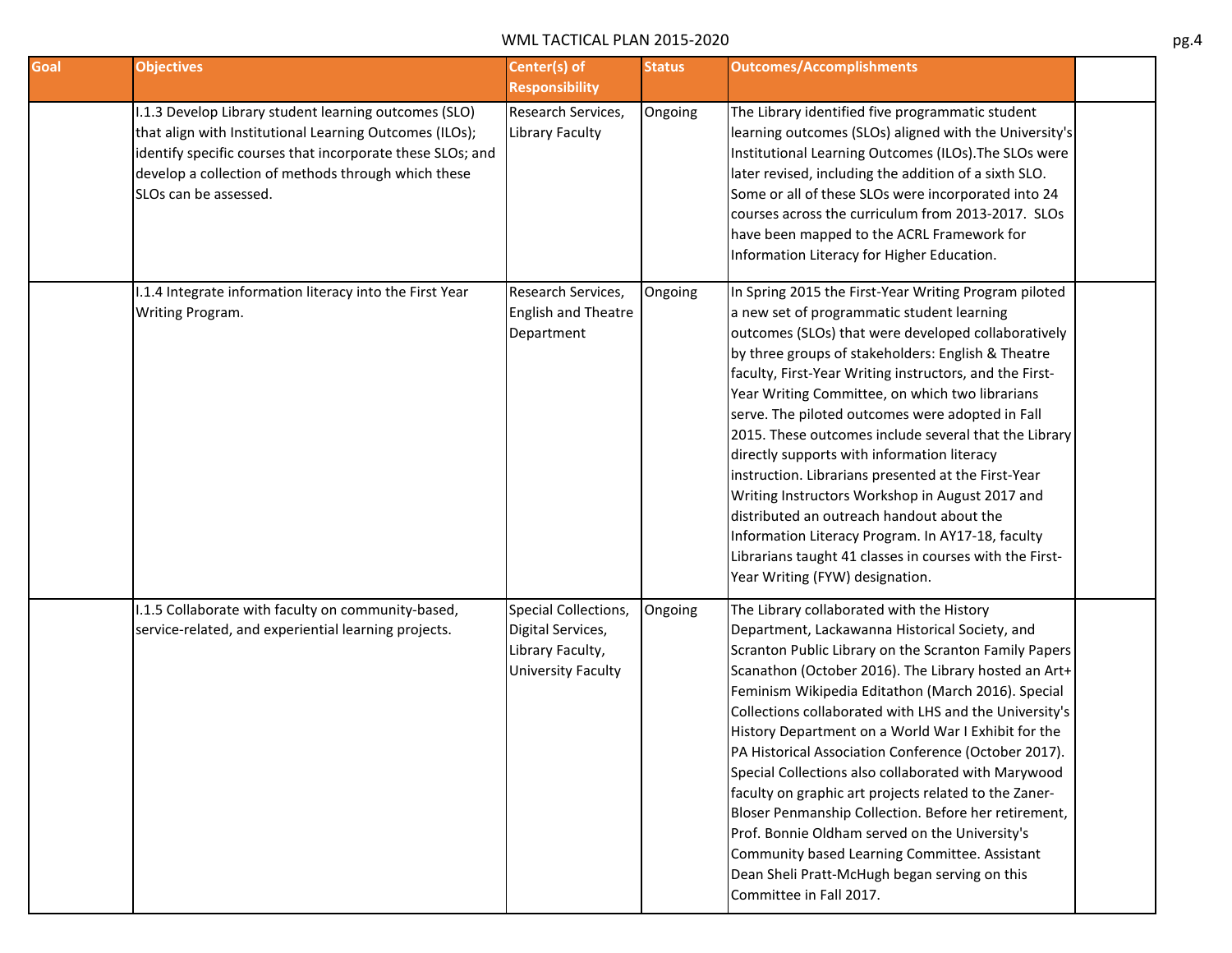| Goal | <b>Objectives</b>                                                                                                                                                                                                          | Center(s) of<br><b>Responsibility</b>                               | <b>Status</b> | <b>Outcomes/Accomplishments</b>                                                                                                                                                                                                                                                                                                                                                                                                                                                                                                                                                                                                                                                                                                                                                                                                                                                                                                                                 |  |
|------|----------------------------------------------------------------------------------------------------------------------------------------------------------------------------------------------------------------------------|---------------------------------------------------------------------|---------------|-----------------------------------------------------------------------------------------------------------------------------------------------------------------------------------------------------------------------------------------------------------------------------------------------------------------------------------------------------------------------------------------------------------------------------------------------------------------------------------------------------------------------------------------------------------------------------------------------------------------------------------------------------------------------------------------------------------------------------------------------------------------------------------------------------------------------------------------------------------------------------------------------------------------------------------------------------------------|--|
|      | I.1.6 Partner with course instructors as they implement<br>the Eloquentia Perfecta pedagogical goal by integrating<br>information literacy related learning outcomes and<br>activities into their courses and programs.    | Research Services,<br>Library Faculty,<br><b>University Faculty</b> | Ongoing       | Prof. Donna Witek participated in an Eloquentia<br>Perfecta discussion group in Summer 2017. In AY17-<br>18, faculty Librarians taught 147 classes in courses<br>with Eloquentia Perfecta (EP) designations. Work on<br>this objective will be ongoing. Sheli Pratt-McHugh<br>worked with faculty on EP Digital requests in 2018-19.                                                                                                                                                                                                                                                                                                                                                                                                                                                                                                                                                                                                                            |  |
|      | I.1.7 Consider alternatives to the plagiarism detection<br>platform TurnItIn for both cost savings and consideration<br>of students' privacy and intellectual property rights.                                             | Research Services,<br><b>CTLE</b>                                   | Complete      | Reviewed alternative options in Summer 2017 and<br>decided to stay with TurnItIn.                                                                                                                                                                                                                                                                                                                                                                                                                                                                                                                                                                                                                                                                                                                                                                                                                                                                               |  |
|      | I.1.8 Explore ways to incorporate hybrid modes of<br>information literacy instruction that combine in-person<br>and online learning opportunities to meet the Information<br>Literacy Program's student learning outcomes. | <b>Research Services</b>                                            | Ongoing       | The library participated in a trial of Credo InfoLit<br>Modules in Fall 2017, but the program did not fill our<br>needs. In summer 2018, the Research and Instruction<br>Librarians redesigned the Information Literacy<br>Module embedded in INTD 112: Eloquentia Perfecta<br>Foundations to move much of the content into<br>interactive online modules hosted in the campus-<br>wide learning management system. In Fall 2018 and<br>Spring 2019, librarians delivered in-class instruction in<br>multiple sections of this course and employed the<br>"flipped" classroom model using the new online<br>content, enabling us to reach more sections of the<br>course and improve assessment of student learning.<br>In Fall 2018, an online resource was created in lieu of<br>an in-person meeting to provide an introduction to<br>library resources to students in the Doctor of Nursing<br>Practice program, who have infrequent on-campus<br>meetings. |  |
|      | I.1.8.1 Explore utilization of Research Guides for<br>instruction.                                                                                                                                                         | <b>Research Services</b>                                            | Ongoing       | In 2018-19 a Research Guides Task Force was created<br>which facilitated an inventory of all current guides,<br>looking for outdated content. Next steps are to<br>develop best practices for the use of Research Guides<br>both in the classroom and as a perpetual resource.                                                                                                                                                                                                                                                                                                                                                                                                                                                                                                                                                                                                                                                                                  |  |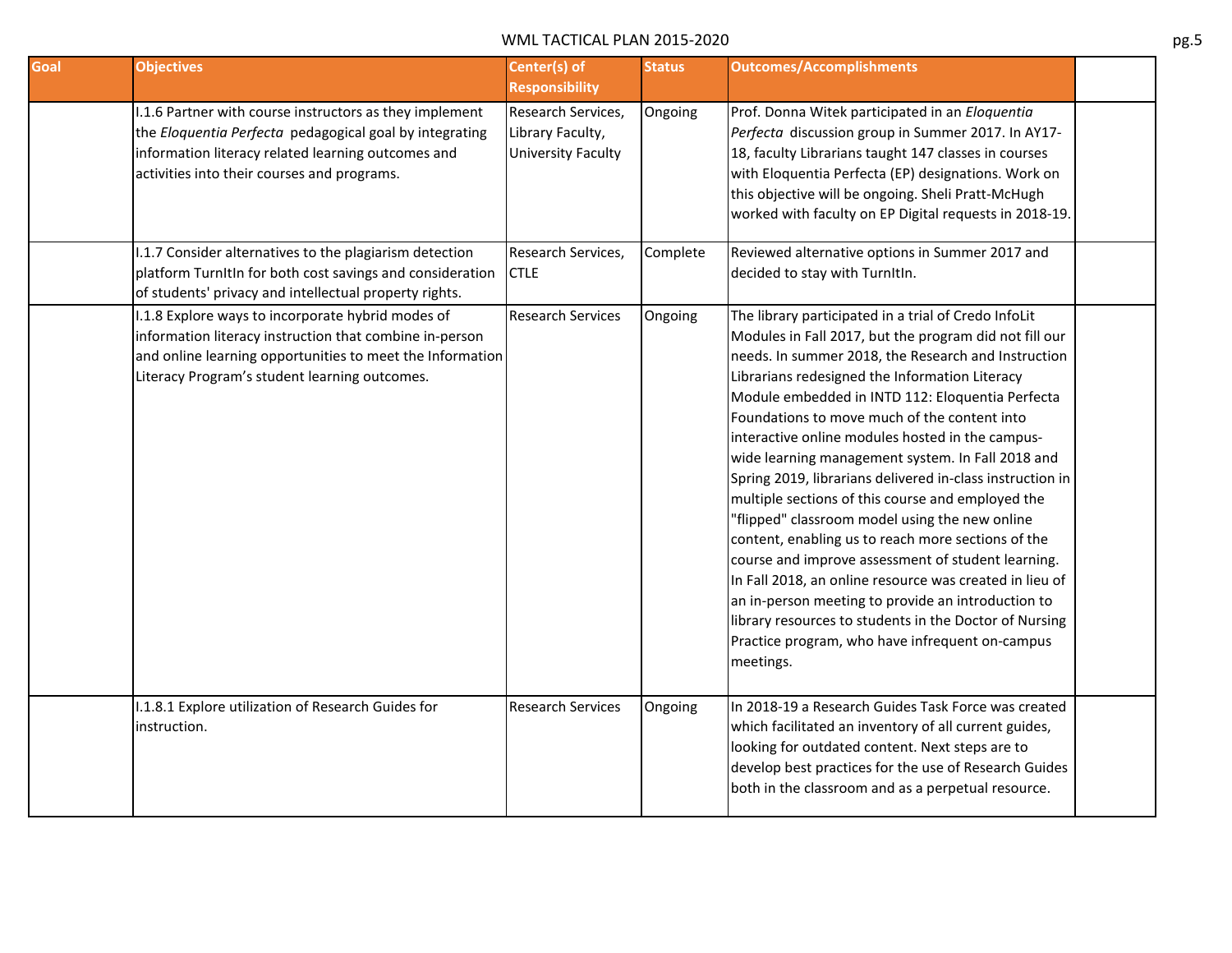| Goal | <b>Objectives</b>                                       | Center(s) of          | <b>Status</b> | <b>Outcomes/Accomplishments</b>                       |  |
|------|---------------------------------------------------------|-----------------------|---------------|-------------------------------------------------------|--|
|      |                                                         | <b>Responsibility</b> |               |                                                       |  |
|      | I.1.9 Ensure that the Library has representation in     | Library               | Ongoing       | Dean Charles Kratz was invited to participate in      |  |
|      | curriculum planning and program review.                 | Administration,       |               | implementation of the Eloquentia Perfecta             |  |
|      |                                                         | Research Services,    |               | component of the revised General Education            |  |
|      |                                                         | Library Faculty,      |               | curriculum. Before her retirement, Prof. Bonnie       |  |
|      |                                                         | University Faculty    |               | Oldham served on the University's Assessment          |  |
|      |                                                         |                       |               | Advisory Council. Prof. Donna Witek serves on this    |  |
|      |                                                         |                       |               | council as of Fall 2017. Michael Knies served on      |  |
|      |                                                         |                       |               | Faculty Senate Curriculum Committee (FSCC) for Fall   |  |
|      |                                                         |                       |               | 2018-19, and Colleen Farry served for 2019-20.        |  |
|      |                                                         |                       |               | Associate Dean Bonnie Strohl and Associate Dean       |  |
|      |                                                         |                       |               | Jean Lenville both served on the CCC. Assistant Dean  |  |
|      |                                                         |                       |               | Sheli Pratt-McHugh began serving on this committee    |  |
|      |                                                         |                       |               | in Spring 2019. Dean Charles Kratz and Assistant Dean |  |
|      |                                                         |                       |               | Sheli Pratt-McHugh participated in the Strategic      |  |
|      |                                                         |                       |               | Enrollment Working Groups in 2018-19. In 2019-20      |  |
|      |                                                         |                       |               | Michael Knies served on the Faculty Senate New        |  |
|      |                                                         |                       |               | Program Curriculum Sub-Committee.                     |  |
|      | I.1.10 Create and launch an online Information Literacy | Research Services,    | Complete      | To streamline planning, scheduling, and assessment    |  |
|      | Instruction request form.                               | Library Faculty,      |               | of information literacy instructional services,       |  |
|      |                                                         | Library               |               | Research Services created an online Information       |  |
|      |                                                         | Administration        |               | Literacy Instruction request form and informational   |  |
|      |                                                         |                       |               | web page, which launched in Fall 2018. Outreach took  |  |
|      |                                                         |                       |               | place to department chairs, the Library Advisory      |  |
|      |                                                         |                       |               | Committee, and instructors who had requested          |  |
|      |                                                         |                       |               | information literacy instruction in the past three    |  |
|      |                                                         |                       |               | years. Related links: Requesting Information Literacy |  |
|      |                                                         |                       |               | Instruction information page:                         |  |
|      |                                                         |                       |               | www.scranton.edu/library/instruction ; Direct link to |  |
|      |                                                         |                       |               | the form: https://form.jotform.com/80915808109157     |  |
|      |                                                         |                       |               | Royal News / Library Newsletter announcement:         |  |
|      |                                                         |                       |               | https://news.scranton.edu/articles/2018/10/gen-       |  |
|      |                                                         |                       |               | information-literacy.shtml                            |  |
|      |                                                         |                       |               |                                                       |  |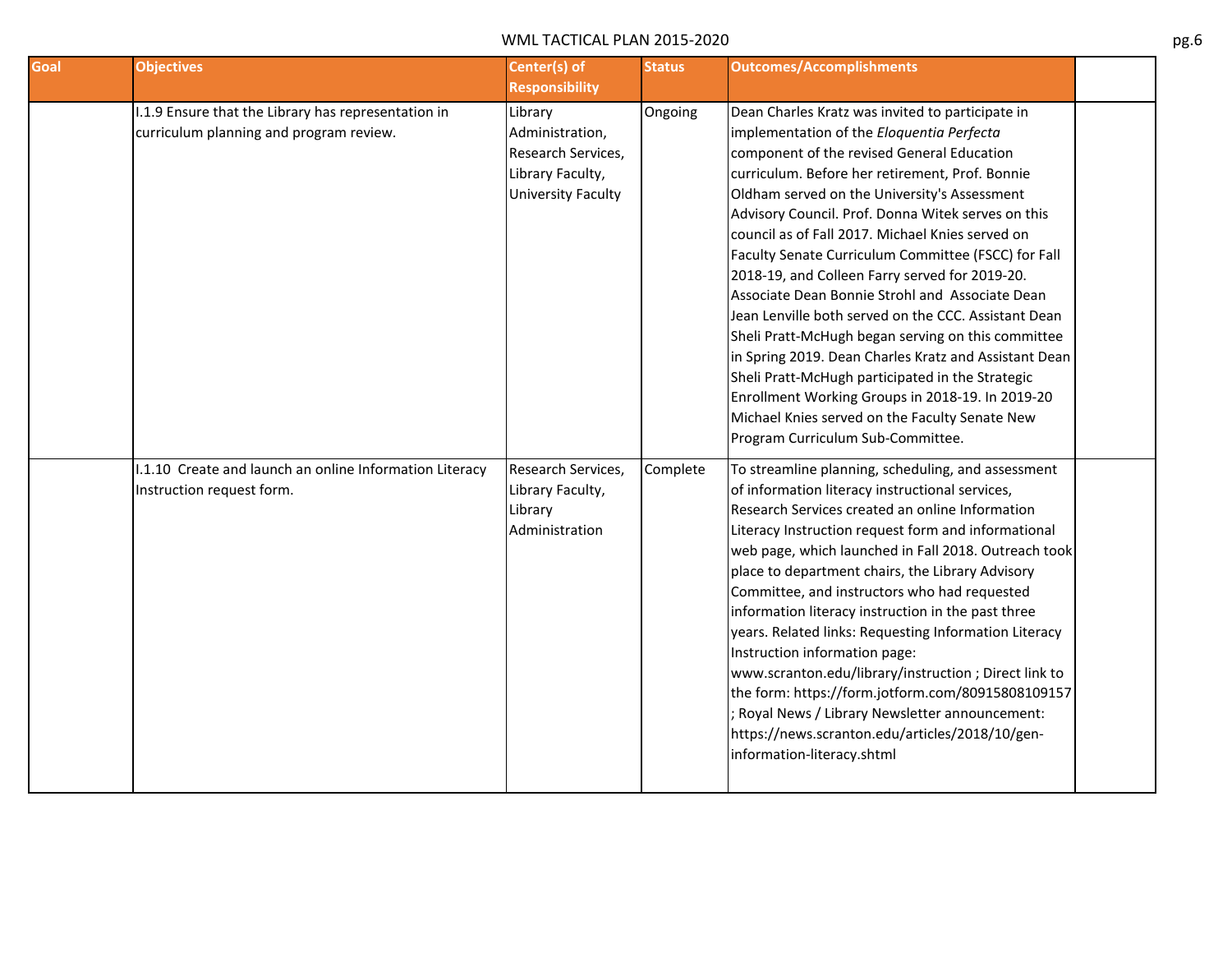| <b>Goal</b> | <b>Objectives</b>                                                                                                                     | Center(s) of<br><b>Responsibility</b>                                                                                       | <b>Status</b> | <b>Outcomes/Accomplishments</b>                                                                                                                                                                                                                                                                                                                                                                  |  |
|-------------|---------------------------------------------------------------------------------------------------------------------------------------|-----------------------------------------------------------------------------------------------------------------------------|---------------|--------------------------------------------------------------------------------------------------------------------------------------------------------------------------------------------------------------------------------------------------------------------------------------------------------------------------------------------------------------------------------------------------|--|
|             | I.1.10.1 Integrate requests to teach Reilly Learning<br>Commons technology into the Information Literacy<br>Instruction request form. | <b>Research Services</b>                                                                                                    | Complete      | The IL Request form was adapted to include RLC<br>technology instruction requests. A plan was<br>developed for how the instruction requests would be<br>distributed among librarian-instructors. The<br>integration was tested by the requesting and teaching<br>in a few different classes across both semesters.                                                                               |  |
|             | 1.1.11 Participate in campus-wide discussions about<br>reexamining the General Education (GE) Program.                                | Library Faculty                                                                                                             | In Progress   | Through engagement with General Education (GE)<br>related processes facilitated by the Faculty Senate,<br>the Library secured a permanent, elected seat on the<br>new GE Review Committee; the initial review of the<br>GE Program will begin in Fall 2020.                                                                                                                                      |  |
|             | 1.1.12 Explore new means of assessment for information<br>literacy instruction sessions.                                              | <b>Research Services</b>                                                                                                    | Ongoing       | A feedback survey was developed for course faculty<br>who request a faculty librarian to teach information<br>literacy instruction in their courses. It was<br>administered in Fall 2019 and it will be distributed<br>each semester to all faculty who requested<br>instructional services; data collected will be used to<br>sustain and improve the quality of our instructional<br>services. |  |
|             | I.2 Implement flexible, adaptable preservation and access to resources.                                                               |                                                                                                                             |               |                                                                                                                                                                                                                                                                                                                                                                                                  |  |
|             | 1.2.1 Improve efficiency of digital collections processing<br>and description via automation.                                         | Digital Services,<br><b>Library Systems</b>                                                                                 | Complete      | The purchase of a Ripstation automated CD/DVD<br>ripper facilitated greatly the processing of a donated<br>collection of nearly 1,300 CDs of born digital<br>photographs.                                                                                                                                                                                                                        |  |
|             | 1.2.2 Protect and preserve born-digital University records<br>and resources designated as archival.                                   | Digital Services,<br>Library Systems,<br>Archives/Special<br>Collections,<br>Information<br>Technology, Public<br>Polations | Ongoing       | Currently collaborating with PR to capture and<br>preserve born digital University documents (such as<br>publications, event programs, and invitations) on a<br>semesterly basis. Implemented regular crawls of the<br>University website using Archive-It.                                                                                                                                      |  |
|             | I.2.2.1 Develop a policy for accessioning born-digital<br>University records.                                                         | <b>Digital Services</b>                                                                                                     | In progress   | In 2018-19 began research on best practices for<br>accessioning and processing.                                                                                                                                                                                                                                                                                                                  |  |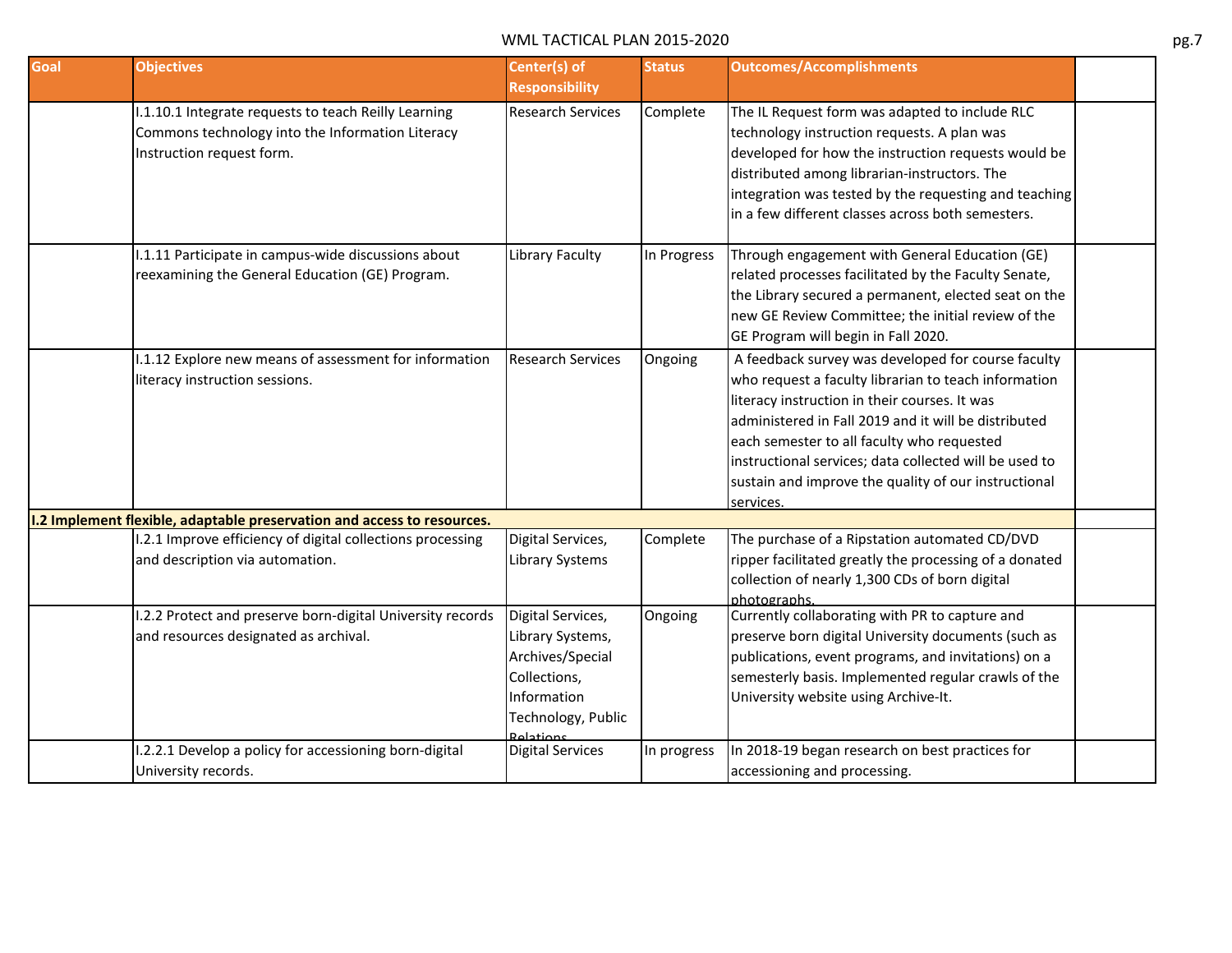| Goal | <b>Objectives</b>                                                                                                                                                                                             | Center(s) of<br><b>Responsibility</b>                                                                                                                                                                               | <b>Status</b> | <b>Outcomes/Accomplishments</b>                                                                                                                                                                                                                                                                                                                                                                                       |  |
|------|---------------------------------------------------------------------------------------------------------------------------------------------------------------------------------------------------------------|---------------------------------------------------------------------------------------------------------------------------------------------------------------------------------------------------------------------|---------------|-----------------------------------------------------------------------------------------------------------------------------------------------------------------------------------------------------------------------------------------------------------------------------------------------------------------------------------------------------------------------------------------------------------------------|--|
|      | I.2.3 Implement a robust rights management system for<br>documenting transfer of rights and provisioning<br>appropriate user access to digital resources.                                                     | Digital Services,<br>Archives/Special<br>Collections,<br>Information<br>Technology, OCLC<br>Support                                                                                                                 | Complete      | Completed implementation of rightsstatements.org<br>(international standard vocabulary for rights) in<br>digital collections. Completed implementation of<br>standardized access rights in digital collections. In<br>collaboration with Information Technology,<br>completed implementation of new NAT policies to<br>support IP range-based access to materials that are<br>restricted to University/on-campus use. |  |
|      | I.2.4 Investigate new platforms for digital asset<br>management.                                                                                                                                              | <b>Digital Services</b>                                                                                                                                                                                             | Complete      | Several platforms were explored in 2018-19, but the<br>decision was made to stay with CONTENTdm.                                                                                                                                                                                                                                                                                                                      |  |
|      | I.2.4.1 Plan for migration to the responsive version of<br>CONTENTdm for improved digital asset management.                                                                                                   | <b>Digital Services</b>                                                                                                                                                                                             | Complete      | A great deal of work went into the planning and<br>preparation for this migration. The switch-over took<br>place August 7, 2020.                                                                                                                                                                                                                                                                                      |  |
|      | I.2.5 Work with IT on migration to new local and cloud<br>storage platforms for library files. This includes personal<br>and shared departmental files/folders for both faculty and Library Systems<br>staff. | Library<br>Administration                                                                                                                                                                                           | Complete      | Because of the size and amount of library files<br>migration was done in three phases, and was<br>completed May 6, 2019.                                                                                                                                                                                                                                                                                              |  |
|      | I.2.5.1 Explore options for SharePoint and OneDrive<br>training                                                                                                                                               | Library Systems, IT                                                                                                                                                                                                 | Complete      | IT provided a session in the library on 8/28/19.                                                                                                                                                                                                                                                                                                                                                                      |  |
|      | I.3 Establish and/or adapt library services to meet the changing demands of scholarly communication.                                                                                                          |                                                                                                                                                                                                                     |               |                                                                                                                                                                                                                                                                                                                                                                                                                       |  |
|      | I.3.1 Begin exploration and cost assessments for an<br>institutional repository.                                                                                                                              | Digital Services,<br>Archives/Special<br>Collections,<br>Research Services,<br>Library<br>Administration,<br>Information<br>Technology, Faculty<br>Senate, CTLE, Office<br>of Research and<br>Sponsored<br>Programs | Postponed     | Postponed due to lack of financial resources and low<br>interest from University faculty.                                                                                                                                                                                                                                                                                                                             |  |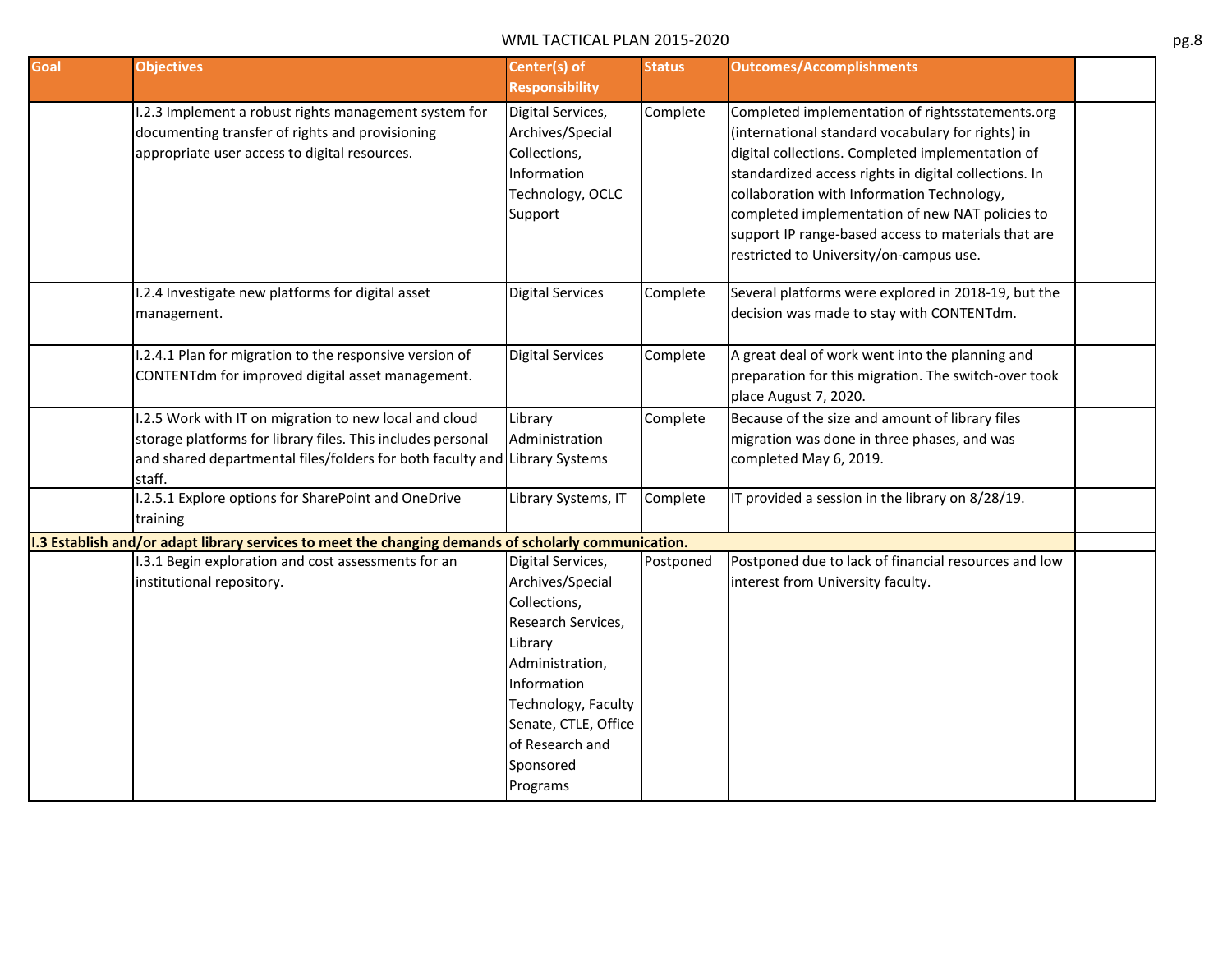| Goal | <b>Objectives</b>                                                                                                                                                             | Center(s) of<br><b>Responsibility</b>                                                                                                | <b>Status</b> | <b>Outcomes/Accomplishments</b>                                                                                                                                                                                                                                                                                                                                                                                                                                                                                                                                                                      |  |
|------|-------------------------------------------------------------------------------------------------------------------------------------------------------------------------------|--------------------------------------------------------------------------------------------------------------------------------------|---------------|------------------------------------------------------------------------------------------------------------------------------------------------------------------------------------------------------------------------------------------------------------------------------------------------------------------------------------------------------------------------------------------------------------------------------------------------------------------------------------------------------------------------------------------------------------------------------------------------------|--|
|      | I.3.2 Preserve and provide access to new forms of<br>faculty/student scholarship, such as digital posters, data<br>sets, video, and other dynamic media.                      | Digital Services,<br>Library Systems,<br><b>University Faculty</b>                                                                   | Ongoing       | Digital Services has accessioned masters and honors<br>theses that include video and software code. These<br>materials are preserved and accessible upon request.<br>Digital Services partnered with the Nursing<br>Department to implement the DNP Scholarly Projects<br>Collection (including papers and posters) in June<br>2017. Prepared to accession Physics Honors Projects<br>in Spring 2018. Also prepared to accession DPT &<br>DBA projects in 2019.                                                                                                                                      |  |
|      | 1.3.3 Assess and support emerging faculty and student<br>needs related to digital scholarship and digital humanities,<br>such as access to specialized hardware and software. | <b>Reilly Learning</b><br>Commons, Research<br>Services, Digital<br>Services, Library<br>Systems, CTLE,<br>Information<br>Technology | Ongoing       | Reilly Learning Commons supports faculty/student<br>projects upon request. Upgraded PCs in the Writing<br>Center/Group Study rooms to be more<br>accommodating for peer revisions. Adding RStudio<br>software in Summer 2019 for new Data Science and<br>Integrated Data Analysis concentration and Applied<br>Computing Major. Adding Kenovea software for<br>students in Communications and Kinesiology. Also,<br>updated the video recording room and created the<br>Audio/Podcasting room (more details in I.3.3.1).<br>Installing 3D model software in Summer 2019. (more<br>details in I.4.1). |  |
|      | I.3.3.1 Update Lecture Capture Room to new technology.                                                                                                                        | <b>Reilly Learning</b><br>Commons                                                                                                    | Complete      | In Jan 2019 The Lecture Capture room was divided<br>into two smaller rooms. The video room, formerly<br>using Panopto, was upgraded to the One Button<br>Studio model. The second room is outfitted for<br>Audio/Podcasting work.                                                                                                                                                                                                                                                                                                                                                                    |  |
|      | I.3.4 Evaluate the reference collection to determine if<br>additional volumes can be withdrawn.                                                                               | Research Services,<br><b>Technical Services</b>                                                                                      | Ongoing       | Throughout 2017-19 librarians reviewed the<br>reference collection and volumes superseded,<br>outdated, and/or available online were removed and<br>recycled. A large portion of the collection was also<br>moved to basement storage. Some volumes were<br>sent to offsite storage in Summer 2019. Additional<br>progress was made in Fall 2019, but the process had<br>to be suspended in Spring 2020 because of the<br>andemic                                                                                                                                                                    |  |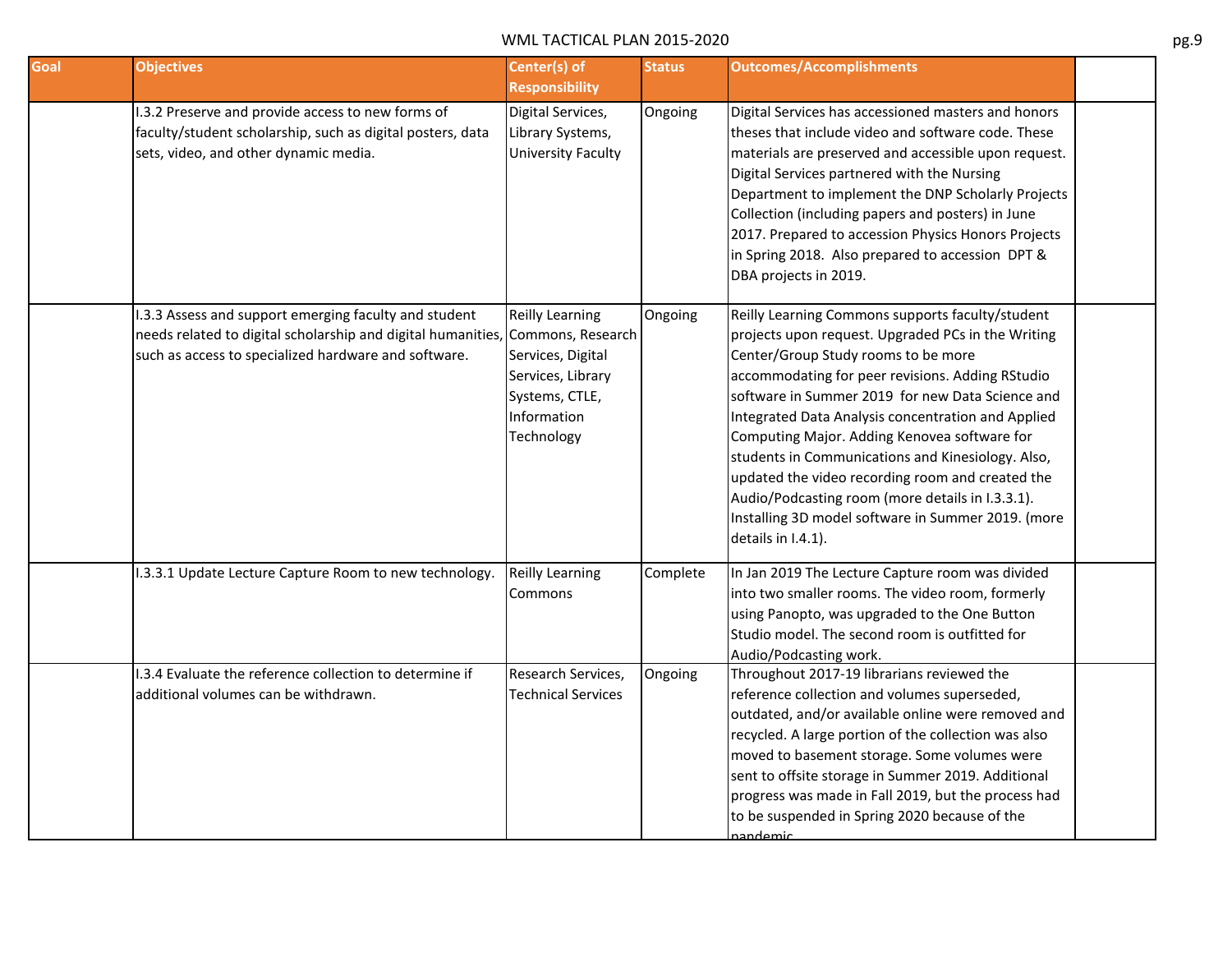| Goal | <b>Objectives</b>                                                                                                                                                                                                                                                         | Center(s) of<br><b>Responsibility</b>                                         | <b>Status</b> | <b>Outcomes/Accomplishments</b>                                                                                                                                                                                                                                                                                                                                                                                                                                                                                                                                                                           |  |
|------|---------------------------------------------------------------------------------------------------------------------------------------------------------------------------------------------------------------------------------------------------------------------------|-------------------------------------------------------------------------------|---------------|-----------------------------------------------------------------------------------------------------------------------------------------------------------------------------------------------------------------------------------------------------------------------------------------------------------------------------------------------------------------------------------------------------------------------------------------------------------------------------------------------------------------------------------------------------------------------------------------------------------|--|
|      | I.3.5 Focus on evaluating the print journal collection.<br>Considering downsizing by relocating materials and by<br>providing more electronic access.                                                                                                                     | Research Services,<br><b>Technical Services</b>                               | Ongoing       | The Library purchased the SAGE Deep Journal<br>Backfile in AY2019-20 through its consortia<br>PALCI. This purchase provides perpetual access<br>to all content from 1998-back, for roughly 610<br>journal titles. Journals held in print that were<br>covered online by this collection have been<br>removed. The Library continues to recommend to<br>departments to transition print journal<br>subscriptions to online only and remove the<br>associated print volumes whenever feasible.                                                                                                              |  |
|      | I.3.5 Offer on-demand assistance to help faculty critically<br>evaluate whether particular journals may be considered<br>predatory.                                                                                                                                       | Research Services,<br>Library Faculty                                         | Ongoing       | Piloted access to Cabell's Blacklist. Library faculty<br>participated in a Provost' Brown Bag on Predatory<br>Publishing in Fall 2017. Charles is working on some<br>language with the Faculty Handbook Committee.                                                                                                                                                                                                                                                                                                                                                                                        |  |
|      | I.3.6 Support open access publishing as an alternative to<br>traditional subscription based journals and offer on-<br>demand assistance to faculty members who have<br>questions about open access publishing or need advice<br>evaluating particular open access titles. | Research Services,<br>Library Faculty                                         | Ongoing       | We have been consulting with faculty as requested.                                                                                                                                                                                                                                                                                                                                                                                                                                                                                                                                                        |  |
|      | .3.7 Investigate Open Education Resources and share our<br>research with the University Community.                                                                                                                                                                        | Research Services,<br><b>Technical Services</b>                               | Ongoing       | The Library's OER Committee held three events<br>during the 19-20 academic year to introduce faculty<br>to Open Educational Resources: two informal Q&A<br>sessions and a half-day workshop. The workshop was<br>funded through a University Strategic Initiatives<br>grant. In collaboration with the OER Committee,<br>cataloging is working to identify Open Access and<br>DRM-Free Resources in our collection and improve<br>the faculty, staff, and students' ability to locate these<br>resources within the catalog through the use of notes<br>and tags that can be searched within the catalog. |  |
|      | 1.3.7.1 Implement a stipend program for faculty who<br>propose adopting OER in their courses.<br>1.4 Provide technology and software that enables students and faculty to discover, create and use diverse forms of information.                                          | Library<br>Administration,<br>Research Services,<br><b>Technical Services</b> | Ongoing       | In 2019-20 the library received a University Strategic<br>Initiatives Grant which funded 4 stipends, and two<br>additional stipends were awarded from the library<br>budget. Two stipends were awarded for Spring 2020<br>classes, and four were awarded for Fall 2020 classes.                                                                                                                                                                                                                                                                                                                           |  |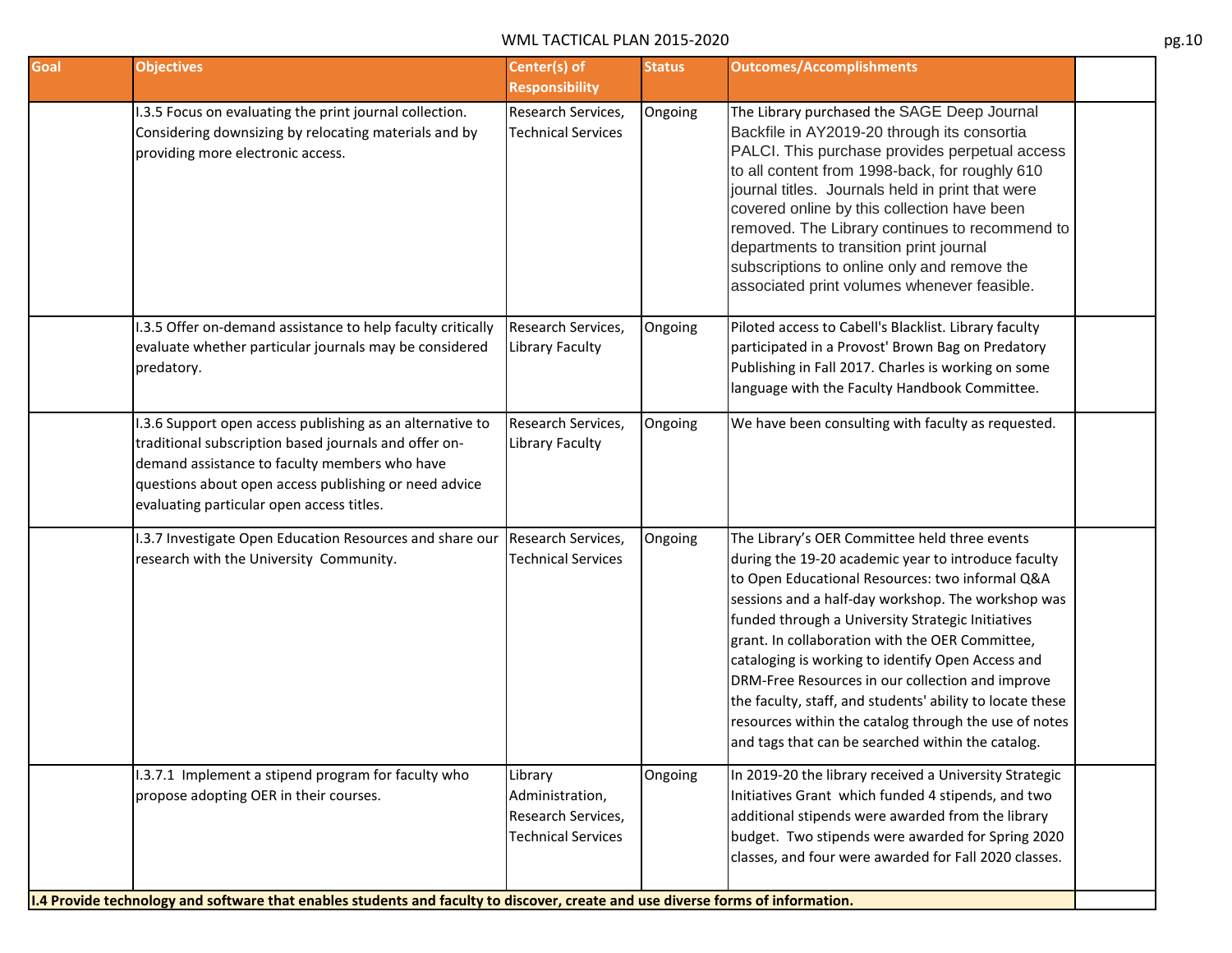| Goal | <b>Objectives</b>                                                                                 | Center(s) of<br><b>Responsibility</b>                                                                                                     | <b>Status</b> | <b>Outcomes/Accomplishments</b>                                                                                                                                                                                                                                                                                                                                                                                                                                                                                                                                                                                                                                                                                                                                                                                                                                                                                                                                                                                                                      |
|------|---------------------------------------------------------------------------------------------------|-------------------------------------------------------------------------------------------------------------------------------------------|---------------|------------------------------------------------------------------------------------------------------------------------------------------------------------------------------------------------------------------------------------------------------------------------------------------------------------------------------------------------------------------------------------------------------------------------------------------------------------------------------------------------------------------------------------------------------------------------------------------------------------------------------------------------------------------------------------------------------------------------------------------------------------------------------------------------------------------------------------------------------------------------------------------------------------------------------------------------------------------------------------------------------------------------------------------------------|
|      | I.4.1 Provide equipment and software to support 3D<br>scanning, modeling, and printing.           | Reilly Learning<br>Commons, Library<br>Systems, Library<br>Administration,<br>Information<br>Technology                                   | Complete      | A 3D printer was installed in the Reilly Learning<br>Commons. A handheld 3D scanner has been<br>purchased. Phase 2: Install software for students to<br>create 3D designs.                                                                                                                                                                                                                                                                                                                                                                                                                                                                                                                                                                                                                                                                                                                                                                                                                                                                           |
|      | I.4.2 Investigate tools for better tracking and<br>communications of Library Systems work.        | Library Systems                                                                                                                           | Ongoing       | Library Systems resumed having monthly open<br>meetings to address any communication concerns.<br>We did not discover any outside tools which would<br>improve on our Google Doc, but we are anxious to<br>explore several of the tools available in Office 365,<br>once IT permits their use.                                                                                                                                                                                                                                                                                                                                                                                                                                                                                                                                                                                                                                                                                                                                                       |
|      | 1.5 Design and furnish learning spaces to meet learning styles and to house collections.          |                                                                                                                                           |               |                                                                                                                                                                                                                                                                                                                                                                                                                                                                                                                                                                                                                                                                                                                                                                                                                                                                                                                                                                                                                                                      |
|      | 1.5.1 Study patterns of use and develop a plan to<br>accommodate diverse seating and study needs. | <b>Reilly Learning</b><br>Commons, Research<br>Services, Circulation<br>Services, Library<br>Administration,<br><b>Technical Services</b> | Ongoing       | We regularly review the Library's physical space<br>needs to accommodate changes in student learning<br>styles, and continue to add new tools and furnishings<br>in response to student input. In Jan.2016 the Friends<br>of the Library funded the purchase of 12 Brody<br>Chairs, which are a more modern design of study<br>carrel. Due to wide popularity, the Friends funded<br>purchase of six additional Brody Chairs in Spring 2017,<br>and six more in Spring 2019. In 2018-19 the library<br>began working with the original architects of the<br>building on a remodeling plan for the second floor.<br>Focus groups were conducted with students in early<br>April 2019, and results were shared with the<br>architects. Remodel of the second floor is Priority 1<br>on our Library Fundraising list, and we are<br>anticipating needing \$750,00 to fund this. Although<br>fundraising for the remodeling project was put on<br>hold, Friends funding will allow some work to be<br>started on the 2nd floor once the pandemic allows. |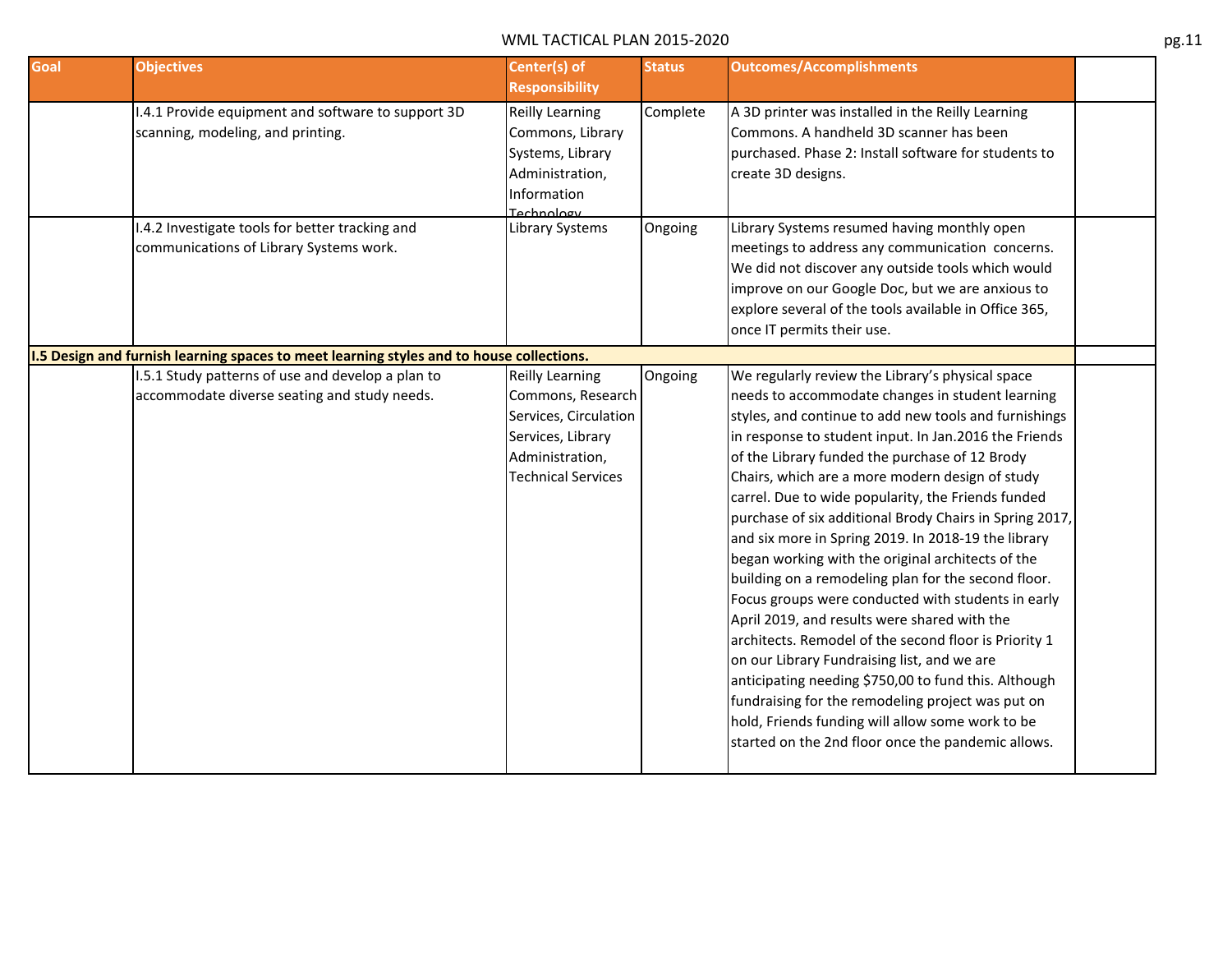| Goal | <b>Objectives</b>                                                                                                                                                                                                                                                           | Center(s) of<br><b>Responsibility</b>                                     | <b>Status</b> | <b>Outcomes/Accomplishments</b>                                                                                                                                                                                                                                                                                                                                                                                                                                                                                                                                                                                                                                                                                                                                                                                                                                    |  |
|------|-----------------------------------------------------------------------------------------------------------------------------------------------------------------------------------------------------------------------------------------------------------------------------|---------------------------------------------------------------------------|---------------|--------------------------------------------------------------------------------------------------------------------------------------------------------------------------------------------------------------------------------------------------------------------------------------------------------------------------------------------------------------------------------------------------------------------------------------------------------------------------------------------------------------------------------------------------------------------------------------------------------------------------------------------------------------------------------------------------------------------------------------------------------------------------------------------------------------------------------------------------------------------|--|
|      | I.5.2 Renovate Library classrooms.                                                                                                                                                                                                                                          | Research Services,<br>Library Faculty,<br>Library<br>Administration       | In progress   | Rennovation of Room 202, the former ILL office, was<br>completed in spring 2020. Furniture for Rm. 306 has<br>been ordered, and is due to arrive in summer 2020<br>when we are allowed back on campus. We are<br>collaborating with IT to purchase 10 Chromebooks<br>and a laptop charging cart for use in Room 306 so<br>that the thin clients can be removed.                                                                                                                                                                                                                                                                                                                                                                                                                                                                                                    |  |
|      | 1.5.3 Plan for the future direction of Research & Scholarly<br>Services and the physical infrastructure needed to ensure<br>the successful long term provision of Research Assistance<br>to the University Community.                                                       | Research Services,<br>Library<br>Administration                           | In progress   | The R&I Librarians met a few times to discuss how we<br>envision conducting our work over the long term.<br>Some of the future directions have already been<br>implemented, such as the student triage model and<br>training students to staff the local chat service. These<br>insights informed our meetings regarding 2nd floor<br>renovations, which were shared with the architects.<br>The long term provision of research services is<br>reflected in the floor plan proposals. Decisions were<br>informed by student focus groups, discussions with<br>student government representation, as well as input<br>from the Friends of the Library and the Library<br>Advisory Committee. Some plans were put in motion<br>and others were suspended due to the pandemic. We<br>hope to pick up where we left off once operations<br>begin returning to normal. |  |
|      | .5.4 Reconfigure seating in the Pro Deo Room in                                                                                                                                                                                                                             | Library                                                                   | Postponed     | Java City remodeling scheduled for Dec.2018 was                                                                                                                                                                                                                                                                                                                                                                                                                                                                                                                                                                                                                                                                                                                                                                                                                    |  |
|      | conjunction with the Java City Café remodeling.                                                                                                                                                                                                                             | Administration                                                            |               | postponed.                                                                                                                                                                                                                                                                                                                                                                                                                                                                                                                                                                                                                                                                                                                                                                                                                                                         |  |
|      | 1.6 Participate in remote storage and shared resources projects to extend ownership/access to materials.<br>I.6.1 Develop a protocol for selection of materials that<br>may be stored in nearby facilities from which they would<br>be retrievable within a 24-hour period. | Library Faculty,<br>Academic<br>Departments,<br>Library<br>Administration | Complete      | In summer 2016 the Library successfully relocated<br>over 10,000 titles from the Library's stacks to an off-<br>site Iron Mountain location.<br>The items are retrievable within one business day.<br>See the Library's case study at:<br>http://www.ironmountain.com<br>/Knowledge-Center/Reference-Library/View-by-<br>Document-Type/Case-Studies/T/The-University-of-<br>Scranton.aspx                                                                                                                                                                                                                                                                                                                                                                                                                                                                          |  |
|      | I.6.2 Pursue remote storage for University Archives and<br>Special Collections acquisitions.                                                                                                                                                                                | Archives/Special<br>Collections                                           | Postponed     | Model for storage and pricing has been researched.<br>Library is ready to move in this direction when<br>needed.                                                                                                                                                                                                                                                                                                                                                                                                                                                                                                                                                                                                                                                                                                                                                   |  |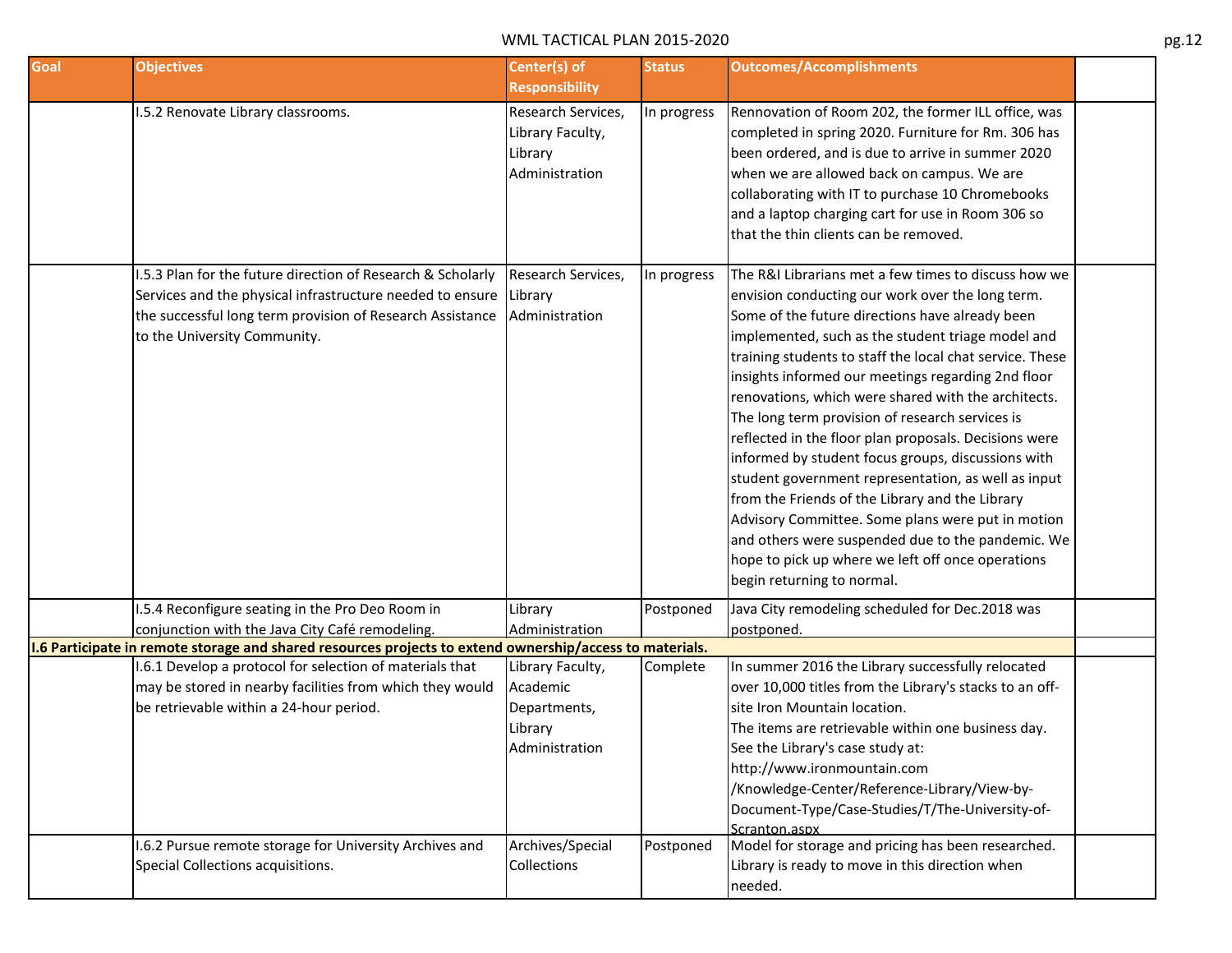| Goal    | <b>Objectives</b>                                                         | Center(s) of              | <b>Status</b> | <b>Outcomes/Accomplishments</b>                         |  |
|---------|---------------------------------------------------------------------------|---------------------------|---------------|---------------------------------------------------------|--|
|         |                                                                           | <b>Responsibility</b>     |               |                                                         |  |
|         | I.6.3 Explore sending an additional shipment of books to                  | Academic                  | Complete      | The Library Advisory Committee supported our            |  |
|         | Iron Mountain.                                                            | Departments,              |               | recommendation to do this, and a list of 15,500         |  |
|         |                                                                           | Library Faculty &         |               | monographs published in one volume between the          |  |
|         |                                                                           | Administration,           |               | years of 1951-1965 which have not circulated since      |  |
|         |                                                                           | <b>Technical Services</b> |               | our catalog came online in 2003 has been reviewed       |  |
|         |                                                                           |                           |               | by all faculty. 14,603 books were moved offsite in      |  |
|         |                                                                           |                           |               | Summer 2019.                                            |  |
| Global: |                                                                           |                           |               |                                                         |  |
|         | G.1 Participate in local, national and international digital initiatives. |                           |               |                                                         |  |
|         | G.1.1 Seek collaborative, inter-institutional solutions for               | <b>Digital Services</b>   | Complete      | We became a PA Digital founding member in 2015,         |  |
|         | digital preservation and digital collections management.                  |                           |               | leveraging a statewide network and the national         |  |
|         |                                                                           |                           |               | Digital Public Library of America platform to improve   |  |
|         |                                                                           |                           |               | access to our digital collections.                      |  |
|         | G.1.2 Explore opportunities for collaboration with other                  | Serials/Acquisitions,     | Ongoing       | Discussing potential collaboration among AJCU           |  |
|         | AJCU libraries.                                                           | Media Resources,          |               | libraries that are Innovative users.                    |  |
|         |                                                                           | Digital Services,         |               |                                                         |  |
|         |                                                                           | Library Systems,          |               |                                                         |  |
|         |                                                                           | Library                   |               |                                                         |  |
|         |                                                                           | <b>Administration</b>     |               |                                                         |  |
|         | G.1.3 Work with Passionist representative and adjunct                     | Special Collections,      | In Progress   | Passionist leadership approved the creation of the      |  |
|         | history professor Fr. Rob Carbonneau on creation of an                    | Library                   |               | advisory board and a few members were identified.       |  |
|         | advisory board to help support the Passionist Collection.                 | Administration            |               | However, the pandemic put further planning on hold.     |  |
|         | G.2 Enrich the value of Library cataloging and metadata.                  |                           |               |                                                         |  |
|         | G.2.1 Participate with Innovative Interfaces Inc. on future               | Library Systems,          | Complete      | In Spring/Summer 2017, a Library task force reviewed    |  |
|         | development of their products.                                            | Cataloging, Digital       |               | Innovative's new Linked Data service and decided not    |  |
|         |                                                                           | Services                  |               | to move forward with it at this time. Library Systems   |  |
|         |                                                                           |                           |               | and Digital Services worked with Innovative to          |  |
|         |                                                                           |                           |               | improve the Encore Harvester service for several        |  |
|         |                                                                           |                           |               | years, but were not able to sustain use of the product  |  |
|         |                                                                           |                           |               | after migrating to OCLC hosted CONTENTdm access.        |  |
|         |                                                                           |                           |               |                                                         |  |
|         |                                                                           |                           |               | In Summer 2018 we completed development on the          |  |
|         |                                                                           |                           |               | Iron Mountain interface with Sierra.                    |  |
|         | G.2.2 Finalize and implement participation in Digital                     | <b>Digital Services</b>   | Complete      | As of April 2016, over 13,500 items from the Library's  |  |
|         | Public Library of America to improve discoverability of                   |                           |               | digital collections are now discoverable in the Digital |  |
|         | digital collections.                                                      |                           |               | Public Library of America (DPLA) via the Pennsylvania   |  |
|         |                                                                           |                           |               | Digital (PA-Digital) state                              |  |
|         |                                                                           |                           |               | service hub.                                            |  |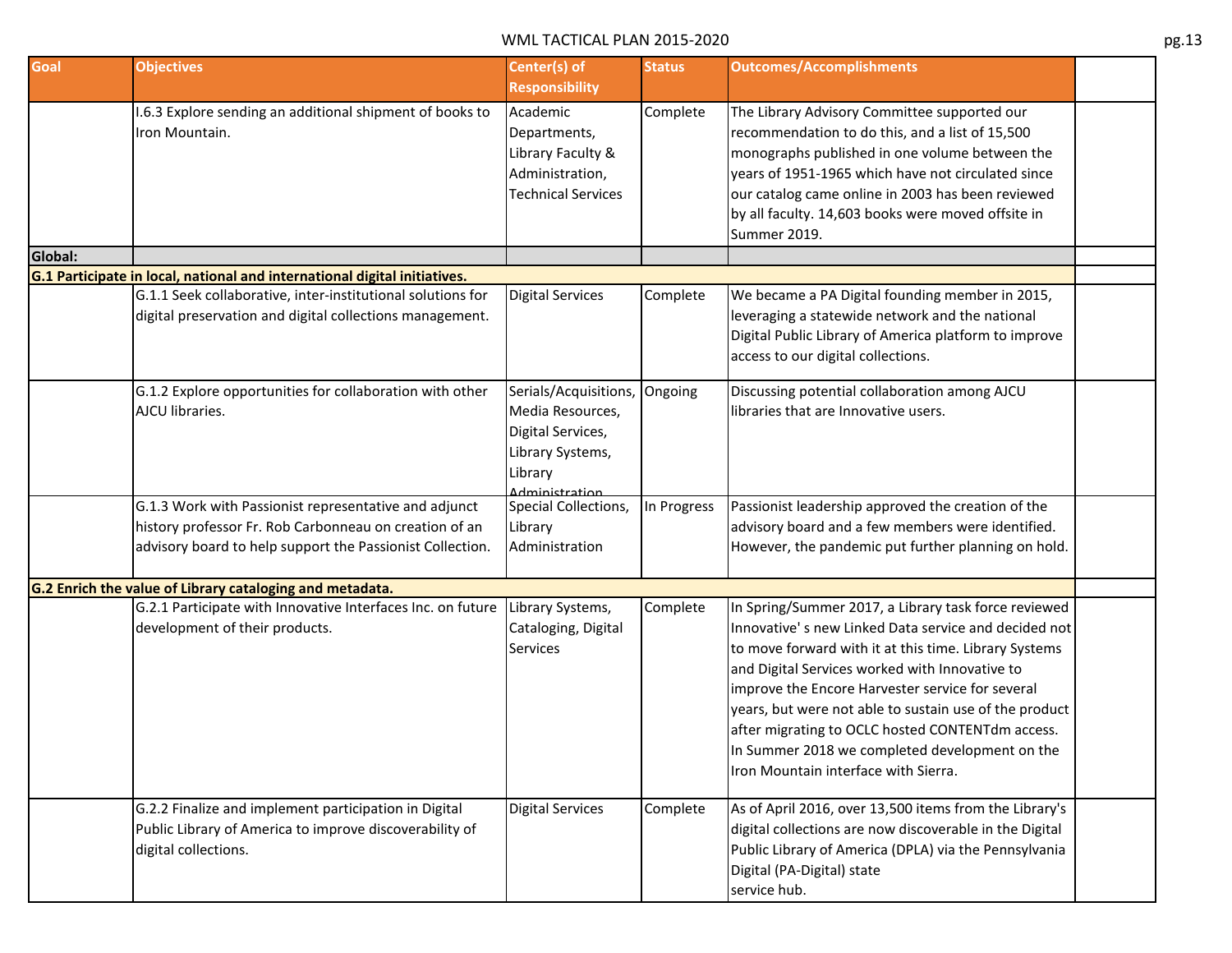| Goal | <b>Objectives</b>                                                                                                                                                | Center(s) of<br><b>Responsibility</b>                                                           | <b>Status</b> | <b>Outcomes/Accomplishments</b>                                                                                                                                                                                                                                                                                                                                                                                                                                                                                                                                                                                                                                                                                                                                                                                                                                                                                                                                                                                                                                                                                                                                                                                                                                                                                                                                                                                                                          |  |
|------|------------------------------------------------------------------------------------------------------------------------------------------------------------------|-------------------------------------------------------------------------------------------------|---------------|----------------------------------------------------------------------------------------------------------------------------------------------------------------------------------------------------------------------------------------------------------------------------------------------------------------------------------------------------------------------------------------------------------------------------------------------------------------------------------------------------------------------------------------------------------------------------------------------------------------------------------------------------------------------------------------------------------------------------------------------------------------------------------------------------------------------------------------------------------------------------------------------------------------------------------------------------------------------------------------------------------------------------------------------------------------------------------------------------------------------------------------------------------------------------------------------------------------------------------------------------------------------------------------------------------------------------------------------------------------------------------------------------------------------------------------------------------|--|
|      | G.2.3 Enhance findability and simplify access to the<br>Library's collections by improving Library catalog records.                                              | Cataloging, Library<br>Systems                                                                  | Ongoing       | In 2017-18 the Cataloging department did an assessment<br>and full inventory of the Oversized and Folio collections<br>(2174 bibliographic records). 1414 bibliographic records<br>were updated, including updating to RDA, adding 33X fields,<br>adding enhanced formatted contents note in the 505 field,<br>and adding summary notes in the 520 fields. This served as<br>a pilot project for additional collection<br>assessment/inventory. In 2018-19 work was completed on<br>an assessment and inventory of the nursing collection<br>within the RT-RZ call number range, including 2102<br>bibliographic records. This included confirming the update<br>to RDA, ensuring subject heading access and identifying<br>where enhanced formatted contents note in the 505 field,<br>and summary notes in the 520 fields are needed. In January<br>2020 the Enhance Project focused on inventorying the B-BZ<br>section of the collection. This work will be ongoing. To<br>address the work-at-home period that started in Spring<br>2020, Cataloging developed a project list and has been<br>working to improve online records through several remote<br>work projects with the assistance of staff from other<br>departments in the Library. In May 2020, Cataloging also<br>started an OCLC Data Sync Reclamation project. The project<br>will improve the accuracy and the accessibility of our record<br>holdings in WorldCat and our catalog. |  |
|      | G.2.4 Investigate new ILS/discovery platforms to enhance<br>functionality of the library's online catalog.                                                       | Library Systems,<br>Research Services,<br><b>Technical Services,</b><br><b>Digital Services</b> | Ongoing       | Research has begun on products available, and<br>investigation continues. The Alma platform was very<br>appealing, as it integrates digital materials into the<br>library catalog.                                                                                                                                                                                                                                                                                                                                                                                                                                                                                                                                                                                                                                                                                                                                                                                                                                                                                                                                                                                                                                                                                                                                                                                                                                                                       |  |
|      | G.2.5 Investigate new sources for authority control.<br>G.3 Implement policies and procedures to preserve the privacy of user interactions with library services | <b>Technical Services,</b><br>Library Systems                                                   | Complete      | The Library switched from LTI to Backstage Library<br>Works for authority control processing in Fall 2018.<br>This migration also included upgrading all<br>bibliographic records from AACR2 (or older) to RDA.                                                                                                                                                                                                                                                                                                                                                                                                                                                                                                                                                                                                                                                                                                                                                                                                                                                                                                                                                                                                                                                                                                                                                                                                                                          |  |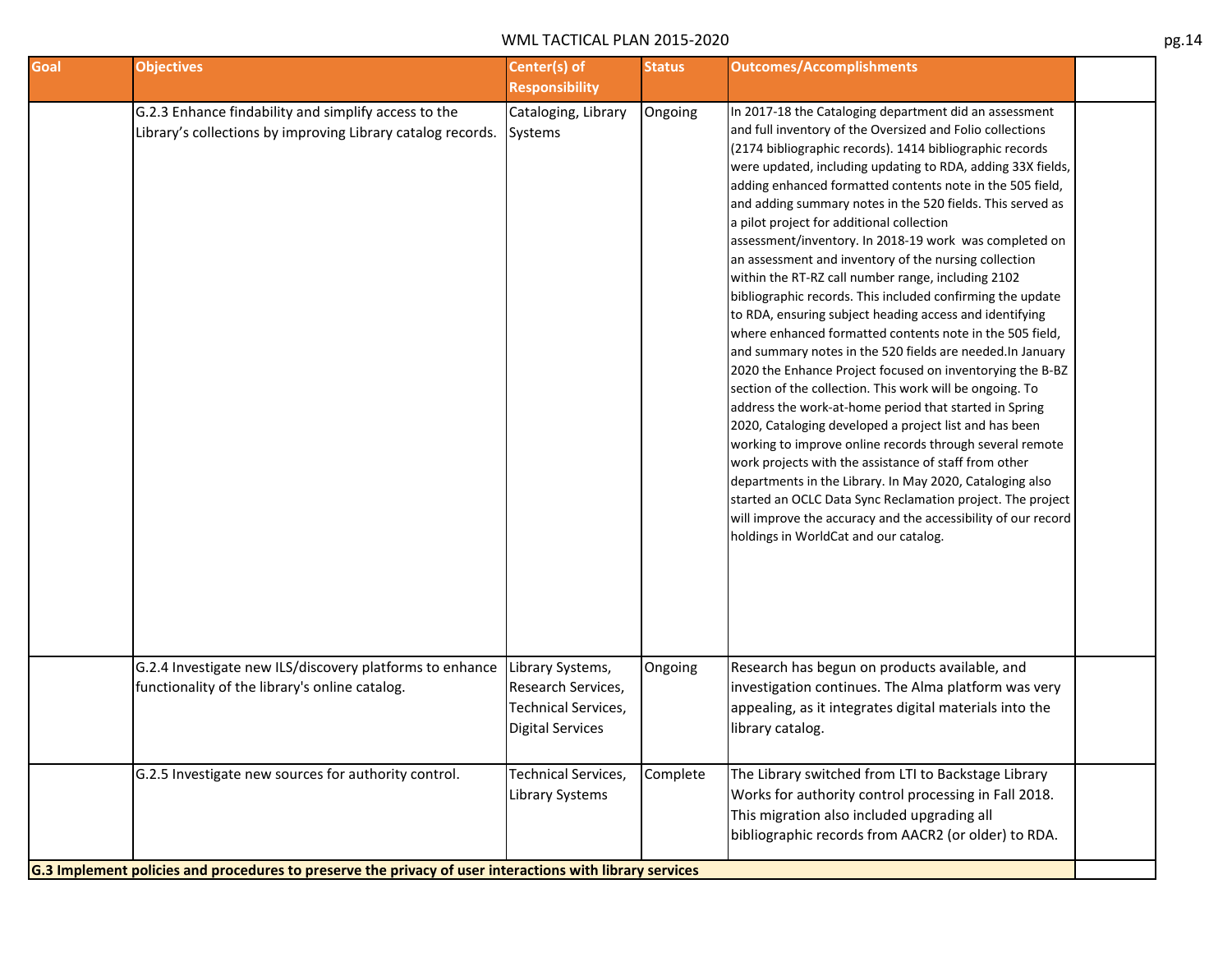| Goal | <b>Objectives</b>                                                             | Center(s) of          | <b>Status</b> | <b>Outcomes/Accomplishments</b>                        |  |
|------|-------------------------------------------------------------------------------|-----------------------|---------------|--------------------------------------------------------|--|
|      |                                                                               | <b>Responsibility</b> |               |                                                        |  |
|      | G.3.1 Minimize collection of sensitive, personal                              | Library Faculty,      | Postponed     | Drafted but did not finalize Library privacy policy.   |  |
|      | information from Library users.                                               | Library               |               |                                                        |  |
|      |                                                                               | Administration,       |               |                                                        |  |
|      |                                                                               | Information           |               |                                                        |  |
|      |                                                                               | Technology            |               |                                                        |  |
|      | <b>Institutional Planning Principles:</b>                                     |                       |               |                                                        |  |
|      | IPP.1 Continue the development and implementation of Library-wide assessment. |                       |               |                                                        |  |
|      | IPP.1.1 Document the Library's contributions to                               | Library               | Complete      | The Middle States Self-Study Steering Committee was    |  |
|      | supporting the University's achievement of Middle States                      | Administration,       |               | formed in Spring 2017. Associate Dean Jean Lenville    |  |
|      | standards; identify a librarian to join Middle States                         | Library Faculty,      |               | co-chaired the working group for Standard 3: Design    |  |
|      | Assessment Committee.                                                         | Office of Planning    |               | and Delivery of the Student Learning Experience. Prof. |  |
|      |                                                                               | and Institutional     |               | Narda Tafuri also served on the working group for      |  |
|      |                                                                               | <b>Effectiveness</b>  |               | Standard 6: Planning, Resources & Institutional        |  |
|      |                                                                               |                       |               | Improvement. The Middle States visit took place in     |  |
|      |                                                                               |                       |               | March 2019.                                            |  |
|      |                                                                               |                       |               |                                                        |  |
|      | IPP.1.2 Participate in the administration of MISO                             | Library               | Complete      | The Library again partnered with IT to conduct the     |  |
|      | assessment tool.                                                              | Administration,       |               | national Measuring Information Service Outcomes        |  |
|      |                                                                               | Information           |               | (MISO) survey in Spring 2018. Results have been        |  |
|      |                                                                               | Technology, Library   |               | received, and will be shared with the community in     |  |
|      |                                                                               | Faculty               |               | Fall 2019. The library will use feedback for future    |  |
|      |                                                                               |                       |               | planning.                                              |  |
|      |                                                                               |                       |               |                                                        |  |
|      | IPP.1.2.1 Investigate a MISO alternative for use in the                       | Committee             |               |                                                        |  |
|      | future                                                                        |                       |               |                                                        |  |
|      | IPP.1.3 Prepare and submit an Information Literacy                            | Research Services,    | Complete      | The report was submitted 11/19/18.                     |  |
|      | Assessment Report from the Dean of the Library to the                         | Library               |               |                                                        |  |
|      | OEA in Fall 2018.                                                             | Administration        |               |                                                        |  |
|      | IPP.1.4 Prepare and submit an Information Literacy                            | Research Services,    | Complete      | This 18-month report was submitted to the OEA in       |  |
|      | Assessment Report from the Dean of the Library to the                         | Library               |               | July 2020 using a new template for college             |  |
|      | OEA in Spring of 2020.                                                        | Administration        |               | assessment reports the OEA has asked the Library to    |  |
|      |                                                                               |                       |               | nilot.                                                 |  |
|      |                                                                               |                       |               | Minor adjustments were made to furniture on the        |  |
|      | IPP.1.5 Improve accessibility of Library spaces by ensuring                   |                       |               | first and second floor to improve accessibility and    |  |
|      | clear pathways throughout the building.                                       |                       | Ongoing       | pathways. Further work needs to be done throughout     |  |
|      |                                                                               |                       |               | the building to improve accessibility and safety.      |  |
|      | IPP 1.6 Form Committee to review and update Library                           |                       |               | Two people volunteered to work on this, but work       |  |
|      | Disaster Plan                                                                 | Committee             | Postponed     |                                                        |  |
|      |                                                                               |                       |               | has been postponed.                                    |  |